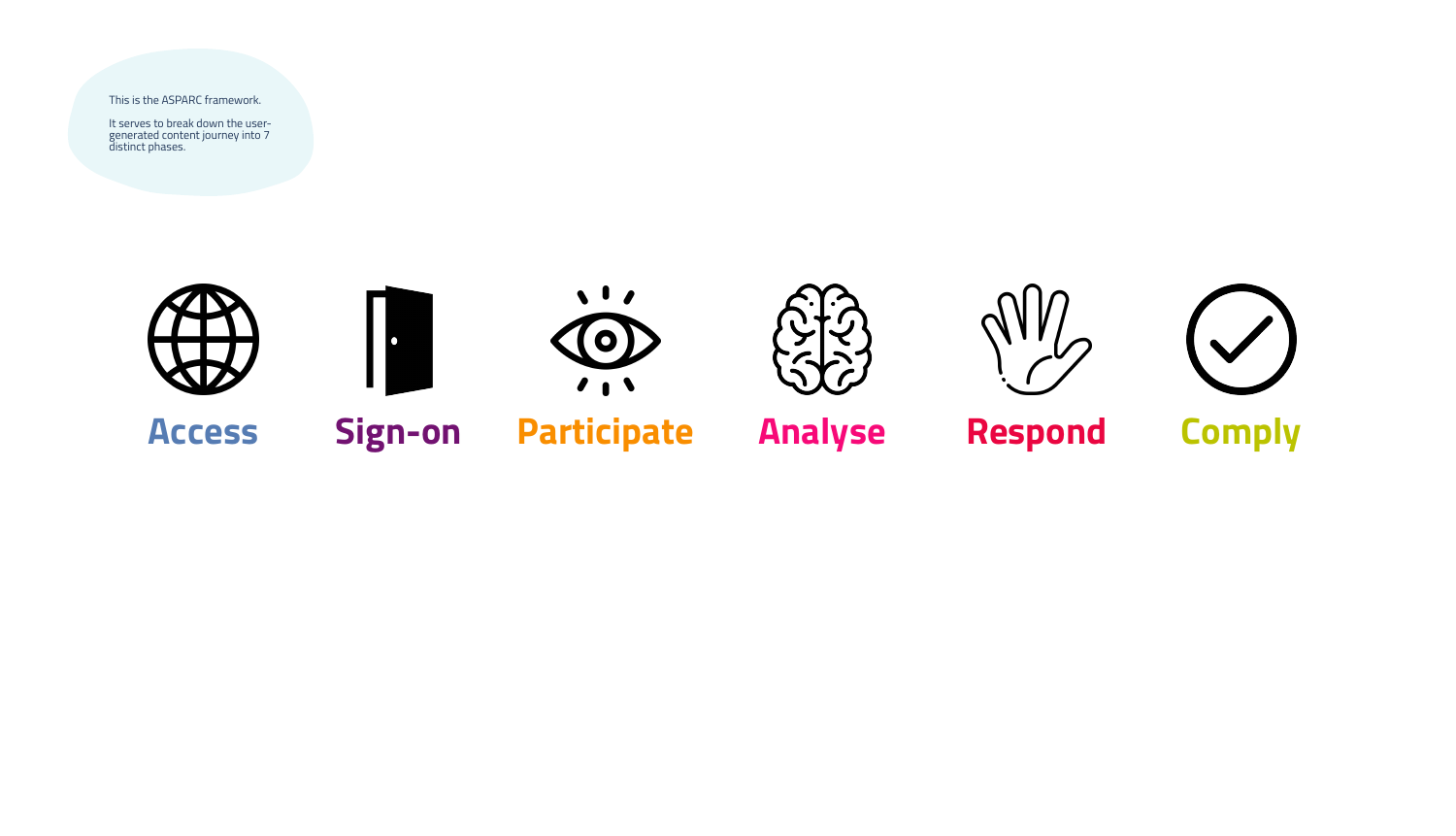







**Audit performance**

**Manage appeals process**

**Share safety data with 3rd party partners**

**Publish transparency report**

**Maintain MI database of harmful content and bad actors**





The models are generically representative of all online platforms, however significant areas of local diversity of implementation are highlighted. For more detail, please refer to the report.

The models in this document were built around the ASPARC framework.

For each phase, from Sign-on to Comply, there is a functional model that provides a detailed view of the functional and architectural processes that platforms take to achieve the objectives called out below. 'Access', the process of accessing the internet, was out of scope for our investigation but is included below for completeness.

Click on the icons to view the models.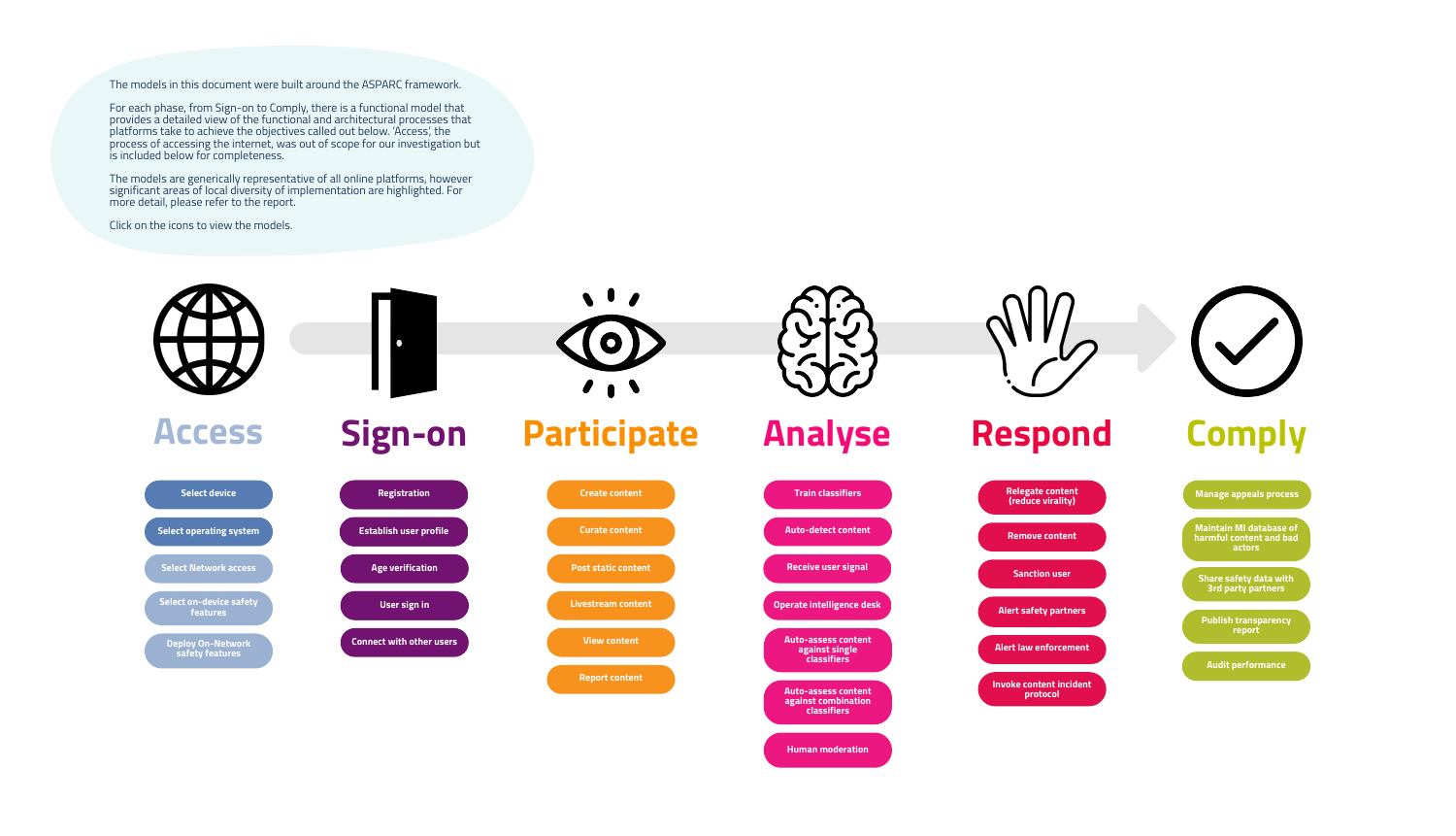**confirmation email or text message**





<span id="page-2-0"></span>

# Phase  $\mathbf{r}$ **Sign-on**



**Platform verifies user login information**



The 'Sign-on' model represents the process by which a user signs up and establishes their account. It covers user registration, age verification, sign in and the generation of connection requests for other users.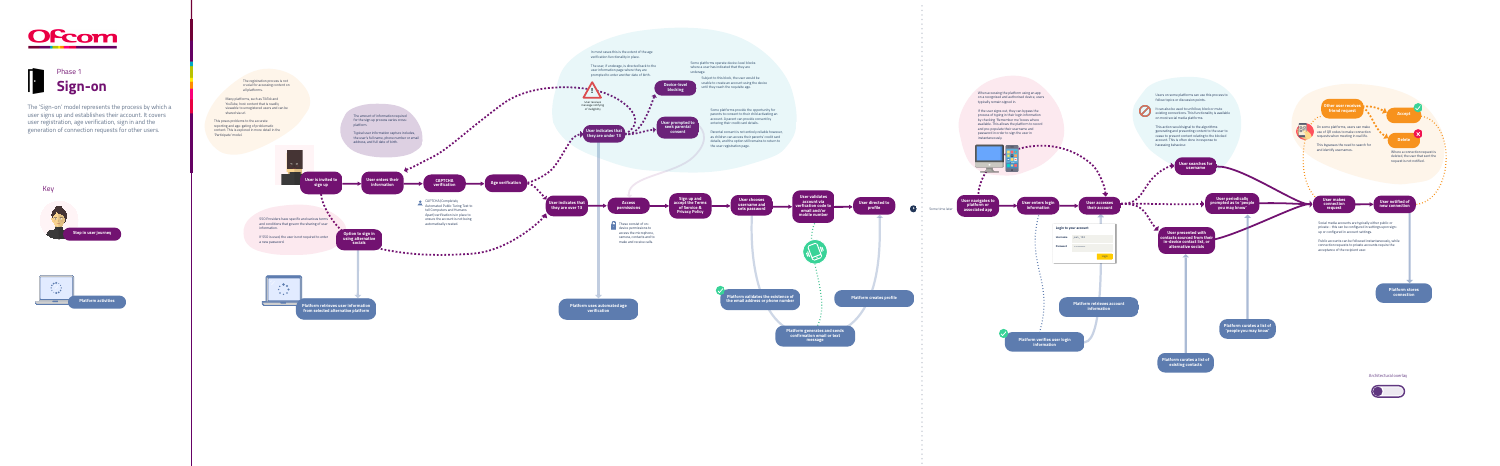<span id="page-3-0"></span>

# hase  $\prod_{i=1}^n$ **Sign-on**



The 'Sign-on' model represents the process by which a user signs up and establishes their account. It covers user registration, age verification, sign in and the generation of connection requests for other users.

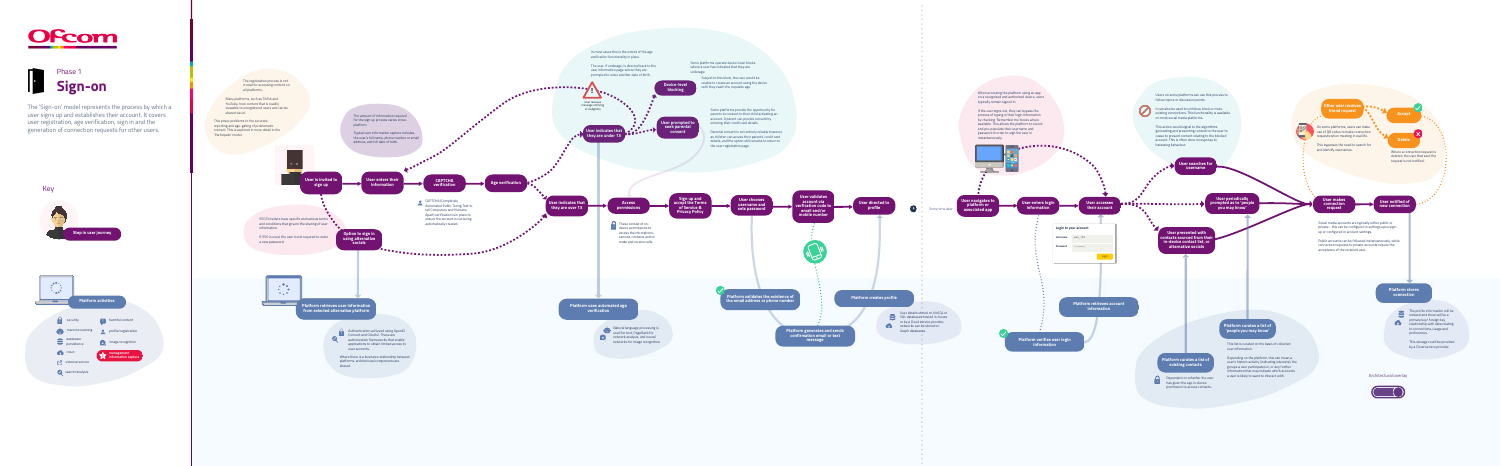



<span id="page-4-0"></span>





The 'Participate' model details a user's engagement with content on a platform. It covers the processes of creating, uploading and curating content, the various methods of discovering content to view and interact with, and the process by which users report objectionable content.

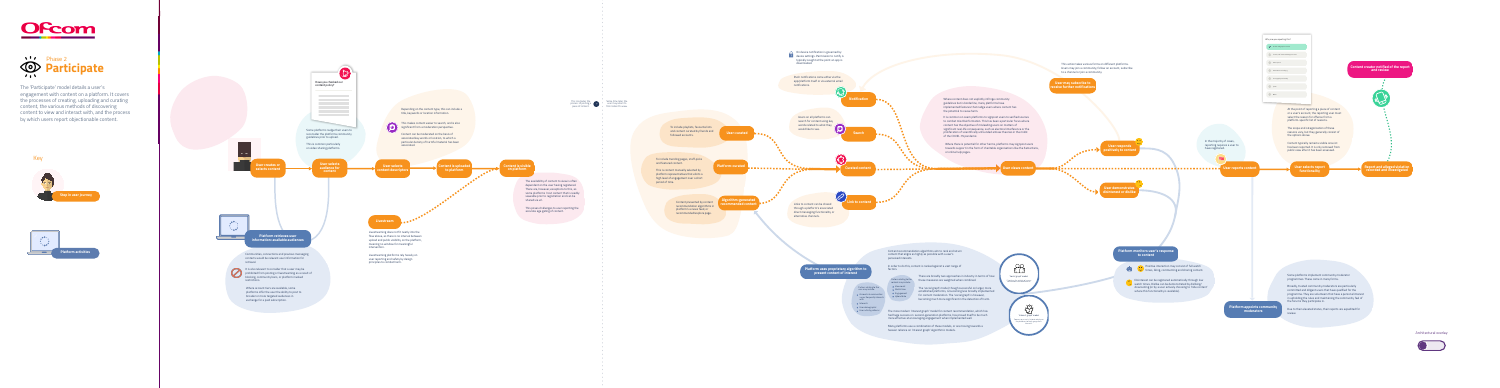

**Contract Contract Contract Contract** 



<span id="page-5-0"></span>



The 'Participate' model details a user's engagement with content on a platform. It covers the processes of creating, uploading and curating content, the various methods of discovering content to view and interact with, and the process by which users report objectionable content.

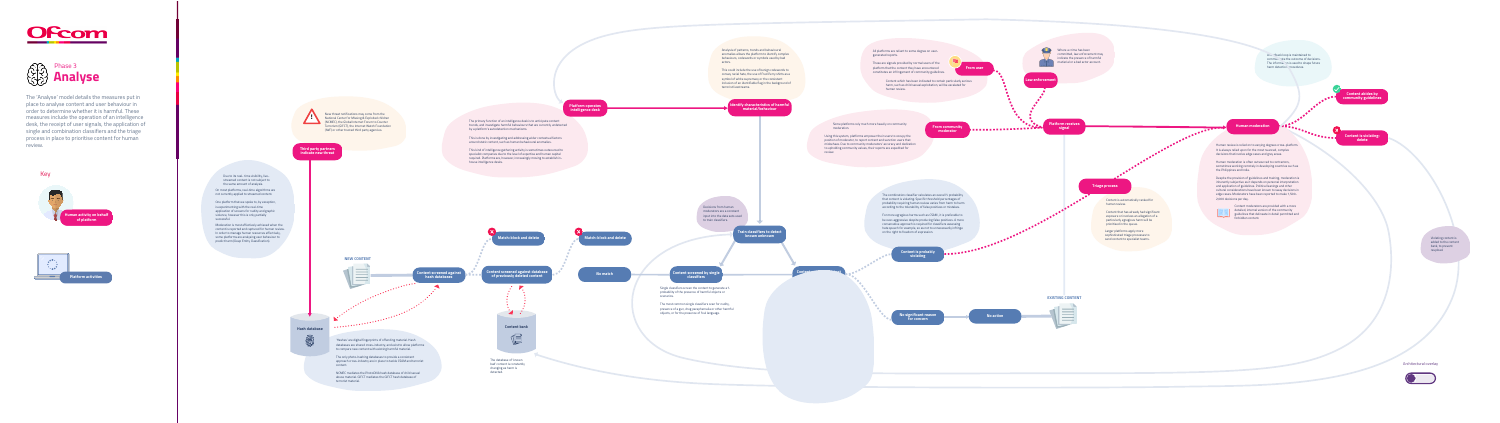### A feedback loop is maintained to communicate the outcome of decisions. The information is used to shape future harm detection procedures.



**Human moderation**

![](_page_7_Figure_23.jpeg)

**Content is violating: delete**

Human review is relied on to varying degrees cross-platform. It is always relied upon for the most nuanced, complex decisions that involve edge cases and grey areas.

Human moderation is often outsourced to contractors, sometimes working remotely in developing countries such as the Philippines and India.

Despite the provision of guidelines and training, moderation is inherently subjective as it depends on personal interpretation and application of guidelines. Political leanings and other cultural considerations have been known to sway decisions in edge cases. Moderators have been reported to make 1,500- 2,000 decisions per day.

![](_page_7_Picture_28.jpeg)

Content moderators are provided with a more  $\epsilon$  detailed, internal version of the community  $\leq$  guidelines that delineate in detail permitted and forbidden content.

**h** number of content **removals** 

Violating content is added to the content bank, to prevent reupload.

actors.

terrorist livestreams.

![](_page_7_Figure_21.jpeg)

Decisions from human moderators are a constant input into the data sets used

### [Architectural overlay](#page-6-0)

![](_page_7_Picture_33.jpeg)

![](_page_7_Figure_3.jpeg)

![](_page_7_Picture_0.jpeg)

![](_page_7_Picture_1.jpeg)

The 'Analyse' model details the measures put in place to analyse content and user behaviour in order to determine whether it is harmful. These measures include the operation of an intelligence desk, the receipt of user signals, the application of single and combination classifiers and the triage process in place to prioritise content for human review.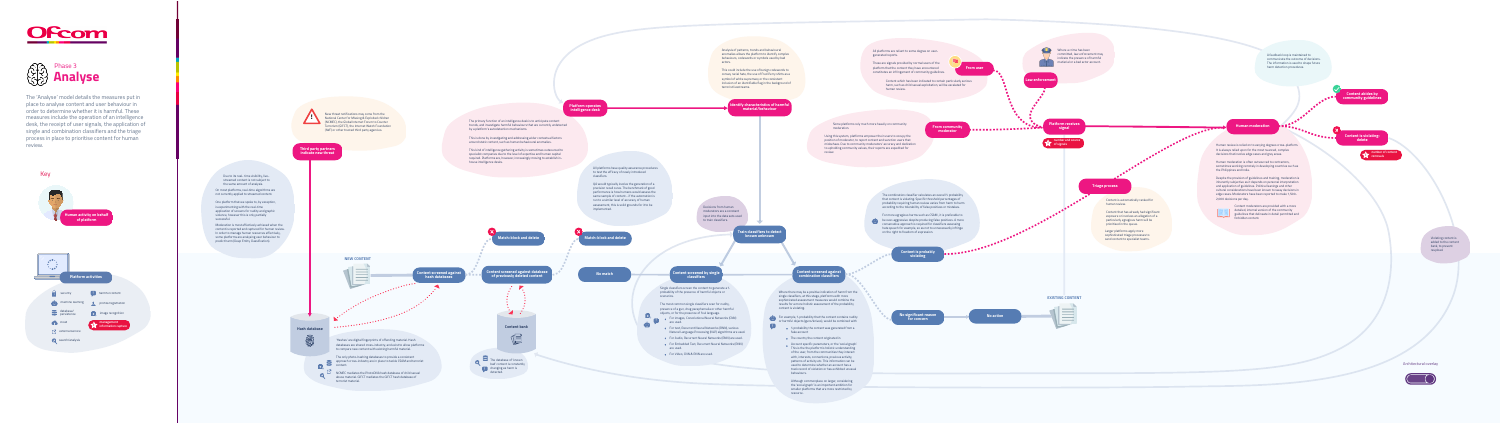Account details are preserved to prevent ban evasion.

![](_page_8_Picture_37.jpeg)

This data is retained in order to train a platform's AI/Ml tools for harm detection.

 $\sim 0.1$  $\sim$  0  $^{-1}$  $\sim 0.1$  $\sim$  0.11  $\sim$  0.11  $\sim$ 

Where new child sexual abuse material or terrorist content emerges, platforms that are members of the NCMEC and GIFCT consortia will contribute hashes to the shared databases.

This contribution is entirely voluntary, and dependent on the platform's proprietary definitions of terrorism and child sexual abuse. Platforms are under no legal obligation to remove content when a match is found.

**User repeatedly violates community guidelines**

**Indication that the account is not legitimate**

**User violates community guidelines in a particularly egregious way**

**User notified of account deletion**

**Content added to known bad database**

**Platform deletes user account**

**Platform outsources response**

> **Platform alerts safety partners**

**Platform invokes Content Incident Protocol**

The definition of an egriegious violation and the threshold number of violations to require account suspension varies cross-platform.

On community-moderated platforms, the standard is defined by the user community.

Other platforms implement a 'three-strike' system, where a user receives two warnings for inappropriate behaviour before their account is suspended.

All platforms recognise the importance of consistent enforcement of user sanction.

Indicators of inauthenticity are commonly referred to as 'coordinated inauthentic behaviour' (CIB) in industry.

CIB can consist of liking too many things in too short a period, posting too much in too short a period, or having the same profile information as other accounts.

This behaviour points to the illegitimacy of the account and the interference of bots for the purposes of spam. CIB is the most common reason for account suspension.

![](_page_8_Figure_6.jpeg)

The Content Incident Protocol is a formalised playbook of actions formulated by the Global Internet Forum to Counter Terrorism (GIFCT).

It is the process by which a platform becomes aware of, quickly assesses and acts on potential content ciruclating online resulting from a real-world terrorism or violent extremist event. Aimed towards preventing the online proliferation of livestreamed atrocities, the protocol was created in response to the tragedy in Christchurch.

> **Platform alerts law enforcement**

Under particular, platform-specific circumstances, a platform may alert the relevant authorities of criminal behaviour.

This is a sensitive area, as platforms are keen not to become subject to legal liability in the event that they fail to detect or pass on details of criminal activity.

**!**

The ultimate punitive measure platforms take is account deletion.

Depending on policy and their tolerance of bad behaviour howver, some platforms may implement temporary account suspensions. This would mean that the user subject to the measure would be unable to access their account for a specified period of time.

# [Architectural overlay](#page-9-0)

![](_page_8_Picture_30.jpeg)

<span id="page-8-0"></span>![](_page_8_Picture_0.jpeg)

![](_page_8_Picture_1.jpeg)

![](_page_8_Picture_3.jpeg)

The 'Respond' model provides detail on how platforms respond to the finding of harmful content. It covers the process of content removal, the application of user sanctions and the procedures in place to ensure that the relevant authorities are alerted.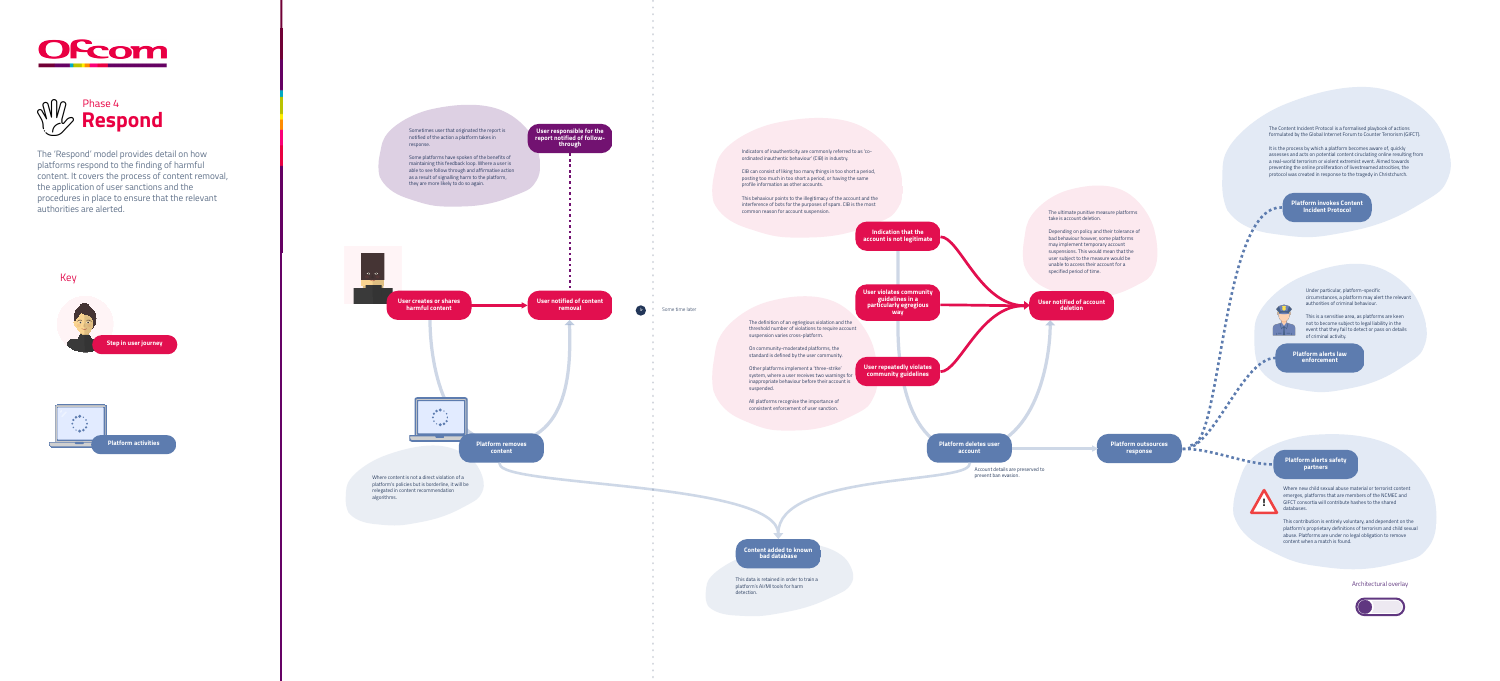Account details are preserved to prevent ban evasion.

This data is retained in order to train a platform's AI/Ml tools for harm detection.

ter.

Where new child sexual abuse material or terrorist content emerges, platforms that are members of the NCMEC and GIFCT consortia will contribute hashes to the shared databases.

This contribution is entirely voluntary, and dependent on the platform's proprietary definitions of terrorism and child sexual abuse. Platforms are under no legal obligation to remove content when a match is found.

# **Protection of the Common Contract of Common Common Common Common Common Common Common Common Common Common Commo Platform outsources response**

![](_page_9_Figure_5.jpeg)

 $\sim 0.1$  $\sim 0.01$  $\sim 0.01$  $\sim 0.01$  $\sim 0.01$  $\sim 0.1$  $\sim 0.1$  $\sim 0.01$  $\sim 0.01$  $\sim 0.01$  $\sim 0.01$  $\sim 0.01$  $\sim 0.01$  $\sim 0.1$ 

 $\sim 0.1$  $\sim 0.01$  $\sim 10^{-11}$  $\sim 0.01$ 

**Content added to known bad database**

**Platform deletes user account**

# **Platform alerts safety partners**

**Facebook operate the additional parameter of** cookie detection to check on returning and duplicate users.

Sometimes user that originated the report is notified of the action a platform takes in response. Some platforms have spoken of the benefits of maintaining this feedback loop. Where a user is able to see follow through and affirmative action as a result of signalling harm to the platform, they are more likely to do so again. **User creates or shares harmful content**  $\cdot$  . **i number of removals** Where content is not a direct violation of a<br>platform's policies but is bordading the divide platform's policies but is borderline, it will be relegated in content recommendation algorithms.

**User notified of account deletion Platform invokes Content Incident Protocol Platform alerts law enforcement** Under particular, platform-specific circumstances, a platform may alert the relevant authorities of criminal behaviour. This is a sensitive area, as platforms are keen not to become subject to legal liability in the event that they fail to detect or pass on details of criminal activity. **number of account i**<br>suspensions The ultimate punitive measure platforms take is account deletion. Depending on policy and their tolerance of bad behaviour howver, some platforms may implement temporary account suspensions. This would mean that the user subject to the measure would be unable to access their account for a specified period of time.

In some cases, platforms record IP addresses to prevent banned users from rejoining the<br>platform platform.

The Content Incident Protocol is a formalised playbook of actions formulated by the Global Internet Forum to Counter Terrorism (GIFCT).

It is the process by which a platform becomes aware of, quickly assesses and acts on potential content ciruclating online resulting from a real-world terrorism or violent extremist event. Aimed towards preventing the online proliferation of livestreamed atrocities, the protocol was created in response to the tragedy in Christchurch.

The known bad database is sometimes referred to as a Content Bank. It does not necessarily contain the bad content in its original form - more often it contains digital representations of the content known as embeddings.

# [Architectural overlay](#page-8-0)

![](_page_9_Picture_23.jpeg)

**!**

![](_page_9_Figure_3.jpeg)

<span id="page-9-0"></span>![](_page_9_Picture_0.jpeg)

![](_page_9_Picture_1.jpeg)

The 'Respond' model provides detail on how platforms respond to the finding of harmful content. It covers the process of content removal, the application of user sanctions and the procedures in place to ensure that the relevant authorities are alerted.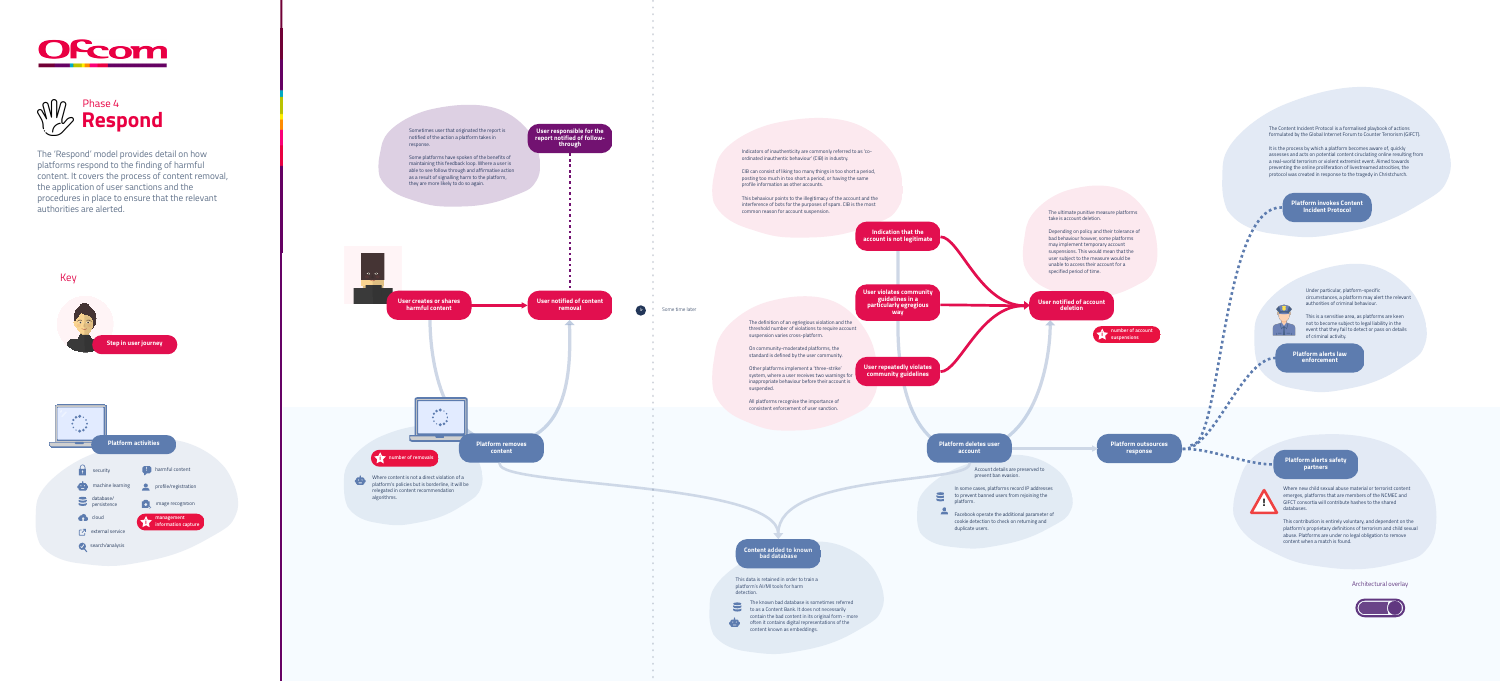One particular platform is leading in the creation and publication of prevalence statistics. This is the most accurate measure of the efficacy of content moderation processes, as it uses randomised sampling to account for harmful content that is not currently

Management information is gathered by platforms throughout the content moderation regime. This gives insight into the efficacy of their processes. Metrics typically gathered include:

- **•** Number of pieces of content removed **•** Detection source of removed content
- **•** Views of removed content
- **•** Removal reason
- **Country/Region of removed videos**
- Number of appeals
- **•** Number of reinstatements

**Publish transparency report**

Several platforms have been leaning more heavily on automated content assessment tools during the COVID-19 pandemic, due to the need to send in-house content moderators home.

![](_page_10_Picture_4.jpeg)

**removal/ misclassification**

![](_page_10_Figure_21.jpeg)

**User appeals** 

**moderator's decision** 

**User takes no action**

**content** 

**Human review**

**Decision overruled, content has been misclassified**

**content**

This document serves as a comprehensive collection of the precedents set by previous decisions and a record of evolving policies.

![](_page_10_Figure_13.jpeg)

 $\bullet\bullet\bullet$ 

A more detailed, descriptive version of the publicly available community guidelines is provided to human reviewers to assist in their decision.

![](_page_10_Picture_19.jpeg)

Appeals are usually sent directly to human review. Automated tools are far from matching or surpassing human capabilities in the assessment of complex, contextual cases.

This has temporarily increased the quantity of appeals and reinstatements.

Most platforms publish transparency reports. These publicly available resources provide insight into the enforcement of a platform's community guidelines, requests for user data and takedown requests from law enforcement and third parties.

Platforms are under no legal obligation to publish a transparency report, but it is a widely accepted industry norm that fosters trust in online platforms.

Transparency reports are published annually on a company's website.

The availability of appeal is dependent on two things.

Firstly, the type of violation. Removals relating to child sexual abuse material and terrorist content for instance would not be appealable, however removals on the basis of hate speech policies, spam or nudity may be.

Secondly, the type of content removed. As a general rule, posts, profile, page and group removal is appealable.

There are some exceptions to this, however. On one particular platform involved in our investigation for example, users are given the opportunity to appeal the deactivation of an account, but are unable to appeal the removal of individual pieces of content.

[Architectural overlay](#page-11-0)

![](_page_10_Picture_37.jpeg)

<span id="page-10-0"></span>![](_page_10_Picture_0.jpeg)

![](_page_10_Picture_1.jpeg)

![](_page_10_Figure_3.jpeg)

The 'Comply' phase involves the processes the platform must undertake to fulfil its auditing and reporting responsibilities. It covers the management of the appeals process, the maintenance of a database of harmful content and activity, management information data capture and the publication of the transparency report.